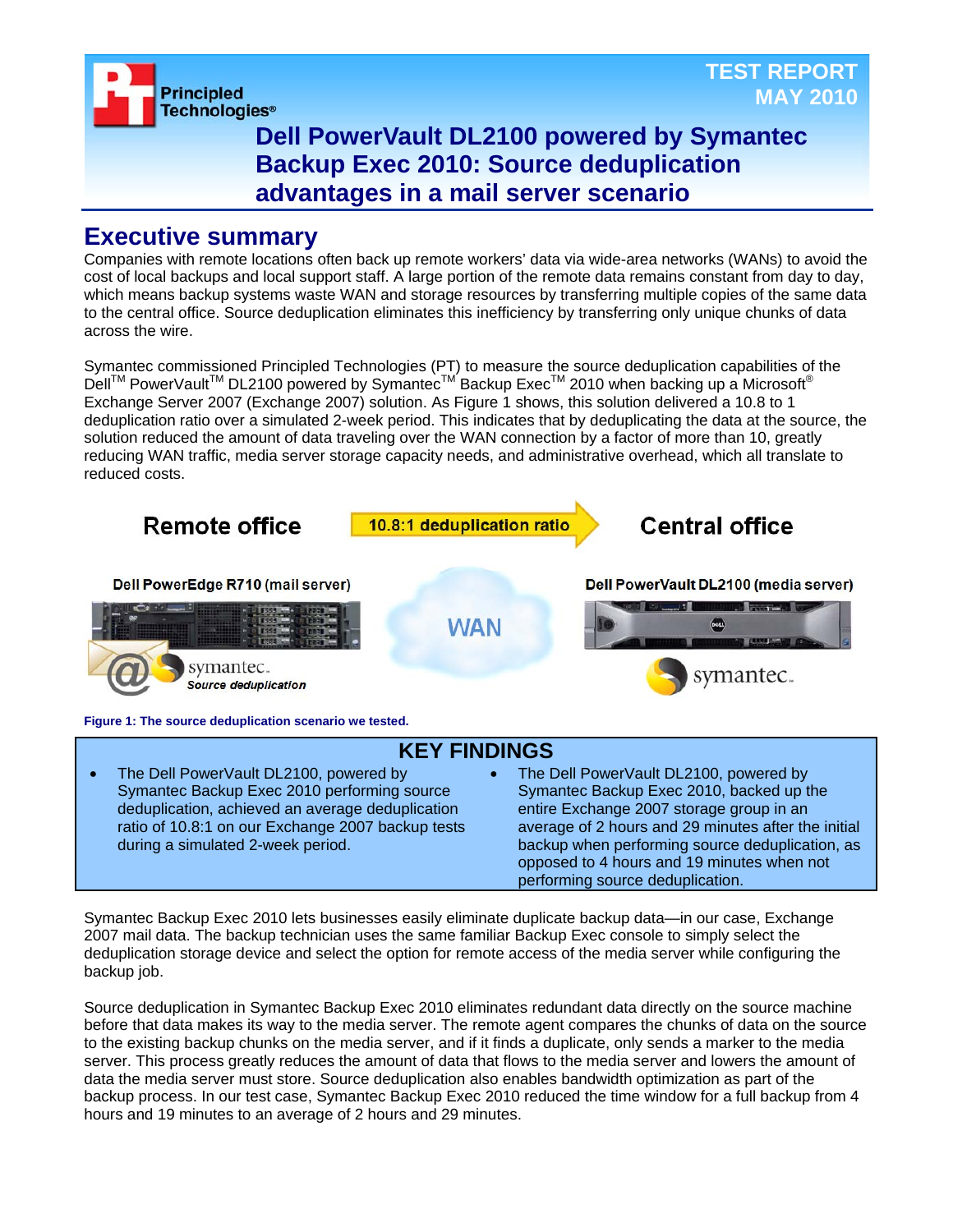Our testing scenario represents a company using the Dell PowerVault DL2100 appliance to automate and simplify the remote office backup process to ensure consistent and reliable data backup. Because the company is sensitive to the high cost of WAN connections and backup storage, the solution uses source-side deduplication. Figure 2 presents a visual depiction of source deduplication, which eliminates backup inefficiencies by transferring only unique chunks of data across the WAN.



**Figure 2: Source deduplication eliminates backup inefficiencies by transferring only unique chunks of data.** 

We used a mail server running Microsoft Windows Server® 2008 x64 and Exchange 2007, along with a client running Microsoft Exchange Load Generator (LoadGen) to simulate data change rates. We configured our Microsoft LoadGen workload with an average load use case and 300 users to simulate a medium sized business's mail server activity.

Our scenario includes an Active Directory server, a mail server running Microsoft Windows Server 2008 with Microsoft Exchange 2007, as well as a client machine on the "remote office" side of the WAN to run the LoadGen simulation. We set our WAN emulator to use a T3 bandwidth with 15ms latency. We installed a Dell PowerVault DL2100 powered by Symantec Backup Exec 2010 on the "central office" side of the WAN. We performed a full backup of the Exchange data initially, and then ran LoadGen to simulate mail data change. We then repeated the backup and workload operations, using full backups each time. For more information on how we setup LoadGen, see the Test methodology section.

## **Test results**

We used Microsoft LoadGen to simulate a real-world Exchange server backup scenario of a business email configuration, with 300 users modifying their Exchange data at an average daily usage level. We performed an initial full backup of our Exchange storage group using the Dell PowerVault DL2100 and Symantec Backup Exec 2010. We then proceeded to simulate 13 additional days of activity, running the workload and then performing a full storage group backup each time.

For the backup device, we allowed the Dell PowerVault DL2100 to auto-provision the storage for deduplication, and configured the remote agent on the Dell PowerEdge™ R710 mail server to have direct access to the Dell PowerVault DL2100 appliance, for the purposes of source deduplication.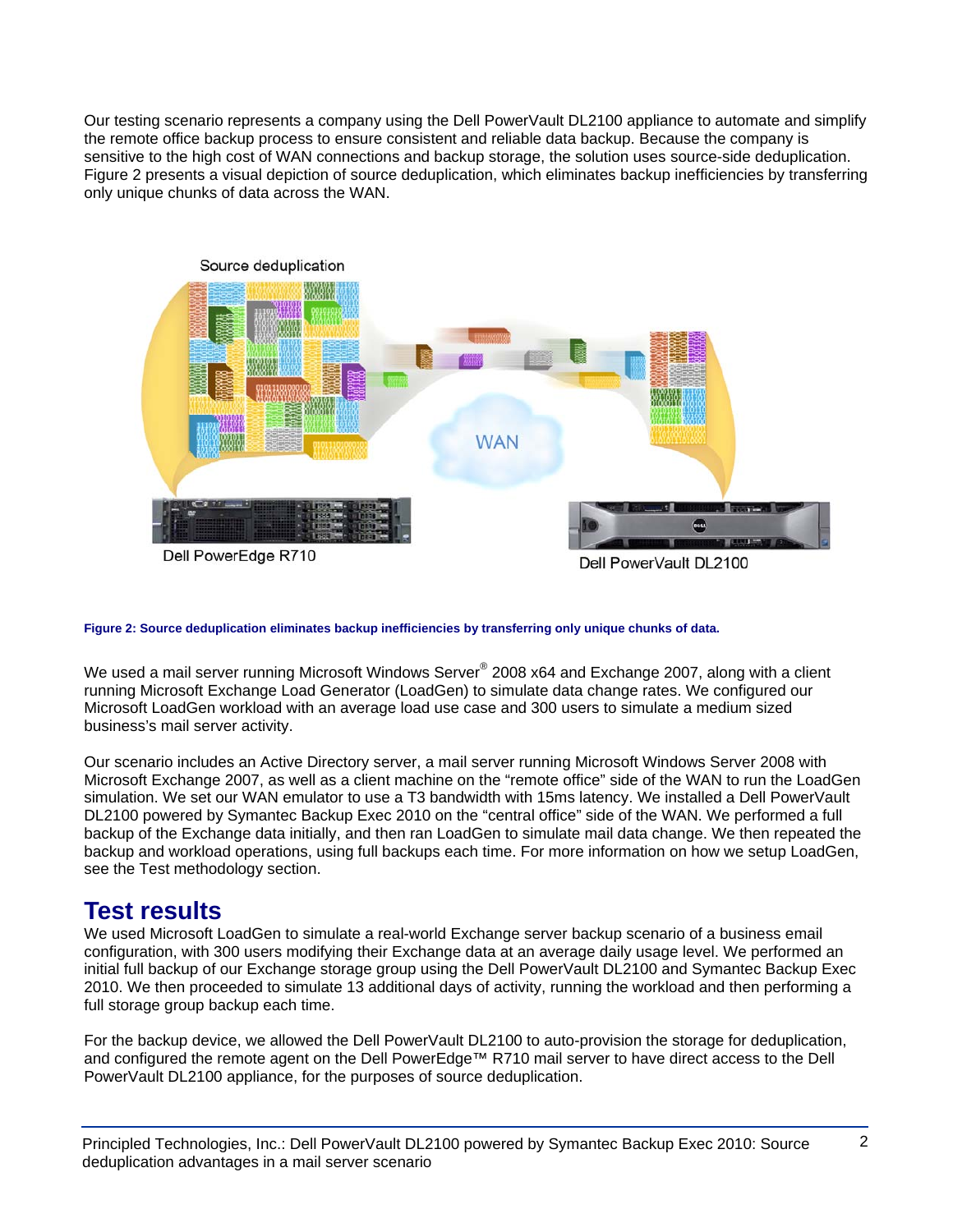For our backup job, we browsed to the mail server, selected the Exchange storage group, directed the backup to the deduplication storage folder, allowed the remote agent direct access, and left the default usage of Granular Recovery Technology (GRT) enabled. From that point, our backup job used source deduplication. The initial complete backup took just under 9 hours. Subsequent full mail storage group backups took an average of just over 2 hours, achieving a deduplication ratio of at least 10.8:1 using source deduplication. For comparison, we ran a single backup using a backup-to-disk storage device on the Dell PowerVault DL2100 without source deduplication. This took roughly 4 hours and 19 minutes. Because this method does not deduplicate the data, it requires greater capacity requirements on the media server and the WAN. For specific test results, see Appendix B.

As Figure 3 shows, the difference between the amount of data protected and the amount of actual data stored increases over time, benefiting the business by requiring significantly less long-term storage capacity.



#### **Figure 3: Comparison of protected data versus the actual data stored from our 2-week mail server backup simulation.**

Specifically, our deduplication scenario contained the following hardware:

- A Dell PowerEdge R710 mail server at the remote office running Microsoft Windows Server 2008, Microsoft Exchange Server 2007, and the Symantec remote agent with source deduplication
- An Active Directory server and a client machine to simulate the remaining components of the remote office
- A Dell PowerVault DL2100 powered by Symantec Backup Exec 2010 at the central office for backup

## **Workload**

To build the workload, we used Microsoft Exchange Load Generator 2007, an industry-standard tool for benchmarking an Exchange 2007 mail server. We based the workload on the settings from LoadGen's average workload. Our workload consisted of 300 users, and we compressed the workday tasks into a 30-minute test run to simulate 1 day. During the tests, LoadGen performs tasks to simulate users generating Exchange mail activity.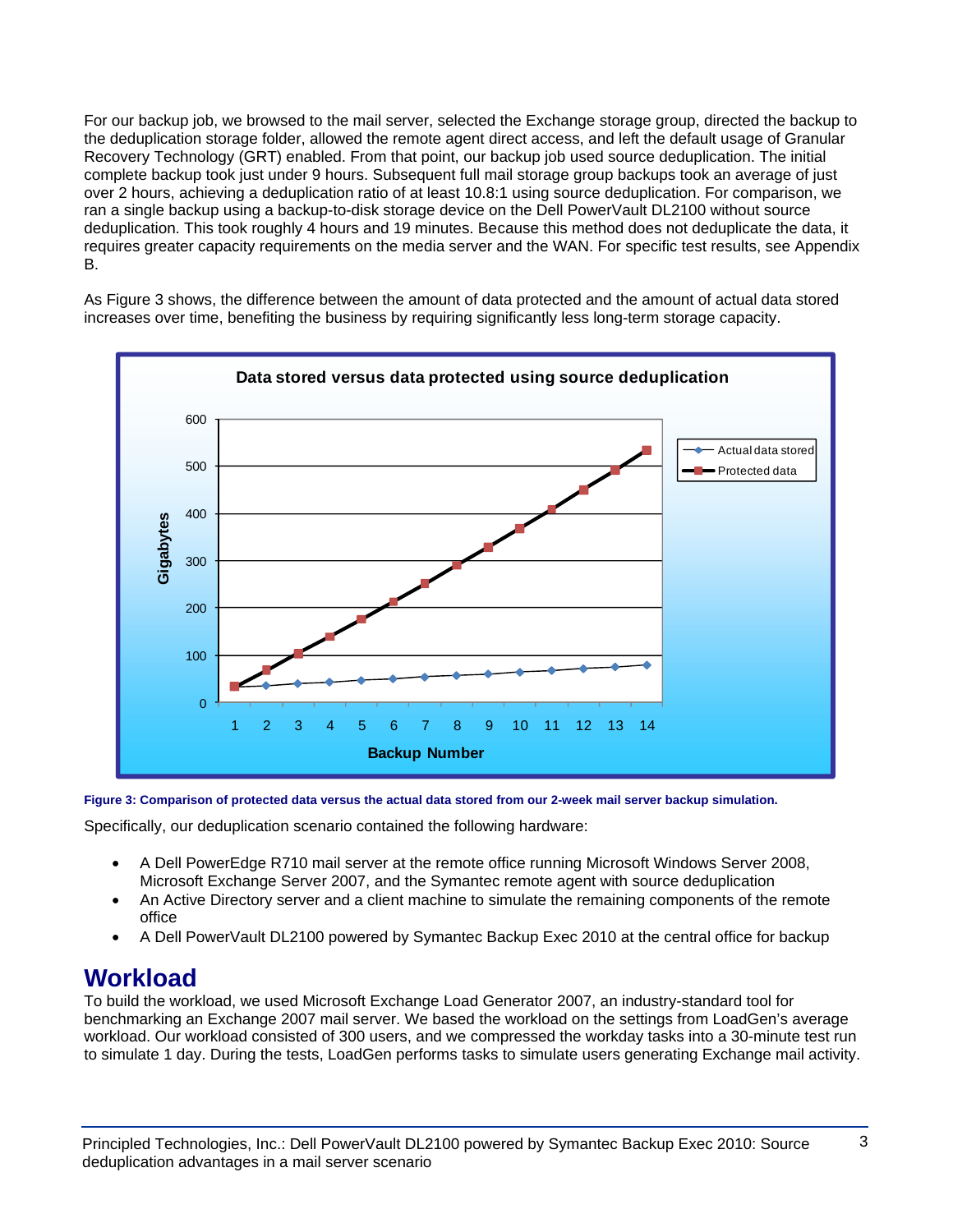After configuring the LoadGen workload, we exported the configuration file and used it as an execution parameter, calling the LoadGenCMD utility directly from the command line. Our workstation executed this workload against the Dell PowerEdge R710 mail server under test once per backup period, and we repeated this workload-plus-backup iteration 14 times to simulate 14 days of activity. We started with one copy of our mail storage group on the mail server, which the workload then manipulated over the course of the 14 simulated workdays.

For the purposes of this testing scenario, we analyzed the deduplication ratio and the elapsed time of each full backup source deduplication turned off, and then on.

To measure the deduplication ratio and elapsed time of our backup jobs in Symantec Backup Exec 2010, we created a backup job, targeted our Exchange storage group on the Dell PowerEdge R710, selected the deduplication storage folder as the destination, and selected the option to allow the remote agent to have direct access to the media server. We then executed this same backup job between workload iterations to gather the deduplication ratio, job rate, and elapsed time statistics. As a comparison point, we also created an additional backup job, using a backup-to-disk destination instead with no deduplication. For more details on this process and the results, see the Test methodology section, he Test results section, and Appendix B.

# **Test configuration**

### **Networking switch**

• Dell PowerConnect<sup>TM</sup> 5448

#### **Dell PowerVault DL2100 powered by Symantec Backup Exec 2010**

- Dell PowerVault DL2100 with  $2 \times$  Intel® Xeon® Processor E5520s and 48 GB RAM
- 4 x Broadcom BCM5709C Network Interface Cards
- One volume containing 2 x 160GB disks in RAID 1 configuration
- One volume containing 4 x 160GB disks in RAID 5 configuration

#### **Mail server**

- Dell PowerEdge R710
- 2 x Intel Xeon Processor E5540s
- 4 x Broadcom BCM5709C Network Interface Cards
- 8 x 15K SAS 2.5" drives; 1 x 2-disk RAID 1 and 1 x 6-disk RAID 5
- Windows Server 2008
- Microsoft Exchange Server 2007

#### **Active Directory server**

- Dell PowerEdge 2650
- 2 x Intel Xeon Processor 2.80 GHz
- 2 x Broadcom NetXtreme Gigabit Ethernet NICs
- One volume containing 2 x 36GB SCSI disks in a RAID 1 configuration

#### **LoadGen client**

- One workstation-class machines
	- o Windows Server 2003 x64 Enterprise Edition
	- o LoadGen 2007

#### **WAN emulator**

- Dell PowerEdge T605
	- o FreeBSD 8.0
	- o Compiled with ipfw and dummynet
	- o Use the following command line settings to restrict the bandwidth and add delay:

```
ipfw add 1000 pipe 1 ip from any to any
```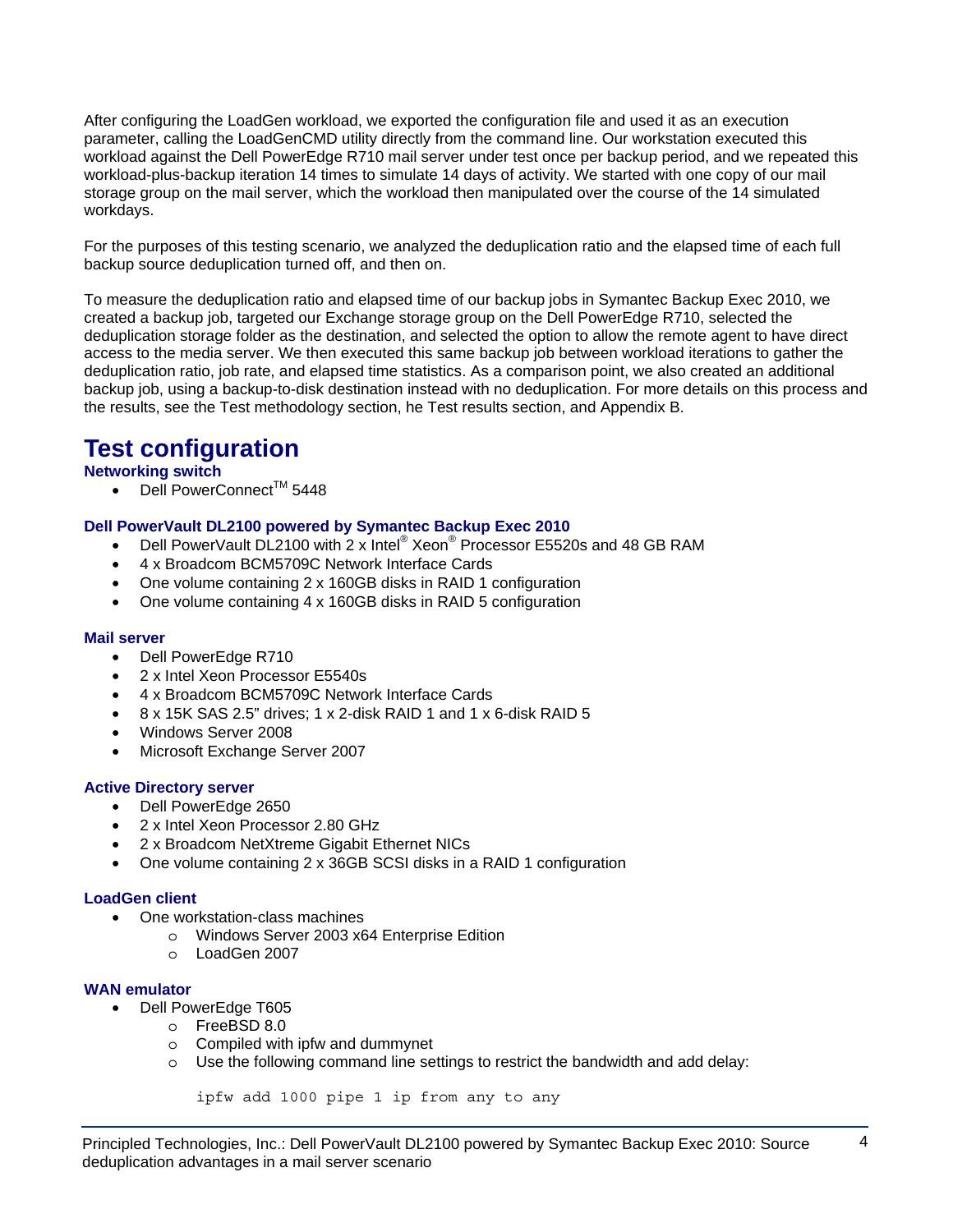ipfw pipe 1 config delay 2ms bw 45813Kbit

Note: ipfw 2ms delay results in 15ms actual round-trip latency.

Figure 4 illustrates our Dell PowerVault DL2100 WAN test bed.



**Figure 4: Dell PowerVault DL2100 WAN test bed.**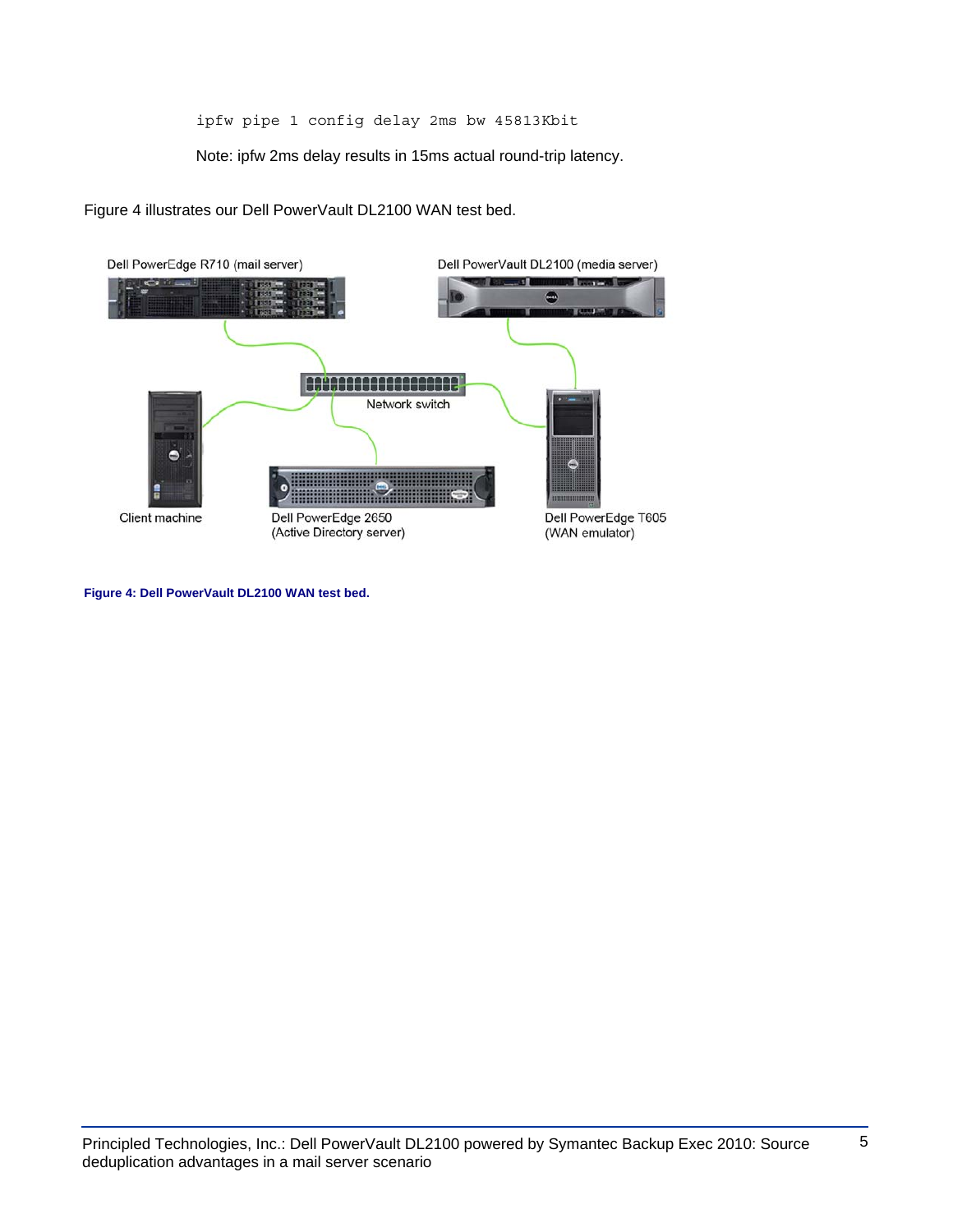# **Test methodology**

## **Setting up and configuring the Active Directory server**

We used a separate Active Directory server for our test bed.

### **Setting up the operating system**

- 1. Boot the server, and insert the Windows Server 2003 R2 installation CD in the CD drive.
- 2. At the Welcome to Set up screen, press Enter to begin the installation.
- 3. At the Windows Licensing Agreement screen, press F8 to agree to the terms.
- 4. Press Enter to install in the default location.
- 5. Select Format the partition using the NTFS file system (Quick), and press Enter to continue.
- 6. At the Regional and Language Options screen, click Next.
- 7. Enter Name and Organization, and click Next. Note: Organization is an optional field, while username is required.
- 8. At the Your Product Key screen, enter your product key, and click Next.
- 9. At the Licensing Modes screen, click Next.
- 10. At the Computer Name and Administrator Password screen, type Password1 as the new password in both fields, and click Next.
- 11. At the Date and Time Settings screen, change the Date & Time and Time Zone if appropriate, and click Next.
- 12. After the system restarts automatically, follow the prompt to log into the server.
- 13. At the Windows Setup screen, the installer will prompt you to insert the second installation CD. Insert the appropriate CD, and click OK.
- 14. At the Windows Server 2003 R2 Setup Wizard Welcome screen, click Next.
- 15. At the Windows Server 2003 R2 Setup Wizard Summary screen, click Next.
- 16. When the installer prompts you, click Finish to end the installation.

### **Promoting the Active Directory server using dcpromo**

- 1. Click Start, click Run, type cmd in the prompt, and press Enter.
- 2. Type dcpromo, and press Enter.
- 3. Click Next.
- 4. Click Next.
- 5. Click Next.
- 6. Select Create a new domain in a new forest, and click Next.
- 7. Type domainname. local as the FQDN (Fully Qualified Domain Name), where domainname is the name of your domain, and click Next.
- 8. Set the forest functional level to Windows Server 2003, and click Next.
- 9. Set the domain functional level to Windows Server 2003, and click Next.
- 10. Leave defaults on the Additional Domain Controller Options screen, and click Next.
- 11. If a warning window appears asking about dynamically assigned IP addresses, click Yes.
- 12. Click Yes to continue.
- 13. Leave defaults at the Location for Database, Log Files, and SYSVOL screen, and click Next.
- 14. At the Directory Services Restore Mode Administrator Password screen, type Password1.
- 15. At the summary screen, click Next.
- 16. Click Finish.
- 17. Click Restart now.

## **Setting up and configuring the mail server**

### **Installing the operating system**

- 1. Boot the Dell PowerEdge R710 server.
- 2. When prompted by the boot to enter the storage configuration, press Ctrl+R.
- 3. Highlight Controller 0 and press F2, and choose Clear Config.
- 4. Accept the warning of loss of data.
- 5. Highlight Controller 0 and press F2, and choose Create New VD.
- 6. Choose RAID 1, select the first two disks, leave other options at the default values, and press OK.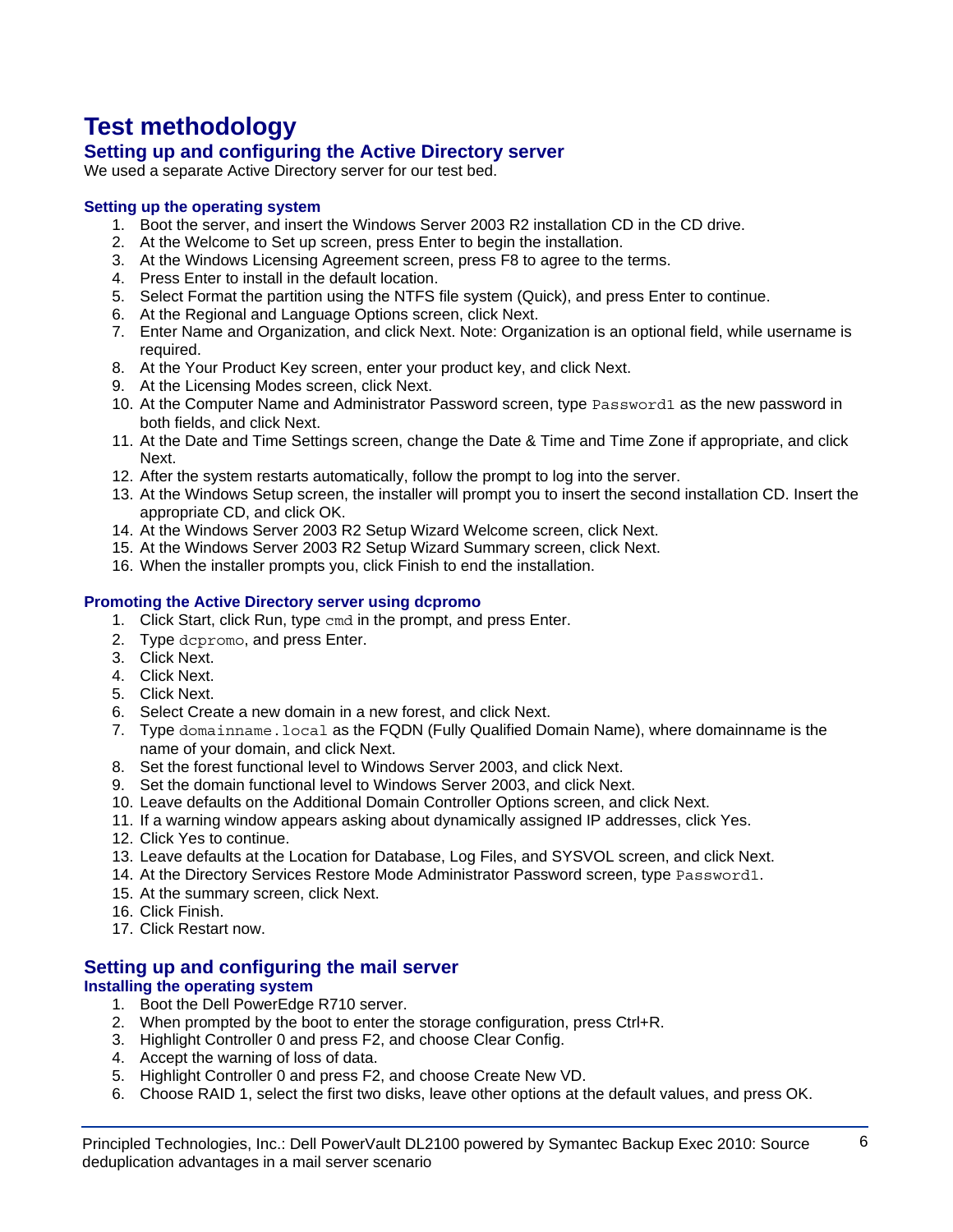- 7. Accept the warning regarding initialization.
- 8. Highlight the Virtual Disk, and press F2, Initialization, Start Init.
- 9. Highlight Controller 0, press F2, and choose Create New VD.
- 10. Choose RAID 5, select the remaining six disks, leave other options at the default values, and press OK.
- 11. Accept the warning regarding initialization.
- 12. Highlight the new Virtual Disk and press F2, Initialization, Start Init.
- 13. After initialization completes, press Esc to reboot the machine.
- 14. Insert the installation DVD for Windows Server 2008 Enterprise x64 into the DVD drive.
- 15. Choose the language, time and currency, and keyboard input. Click Next.
- 16. Click Install Now.
- 17. Choose Windows Server 2008 Enterprise (Full Installation), and click Next.
- 18. Accept the license terms, and click Next.
- 19. Click Custom.
- 20. Click the disk, and click Drive options (advanced).
- 21. Click New, Apply, Format, and click Next.
- 22. Let the installation process continue. The server will reboot several times.
- 23. After the installation completes, click OK to set the Administrator password.
- 24. Enter the administrator password twice, and click OK.
- 25. Click Start, Control Panel, and double-click System.
- 26. Click Change Settings.
- 27. Click Change.
- 28. Enter the new computer name, and click OK.
- 29. Click OK to restart, click Close, and click Restart Now.

#### **Installing Windows updates on the mail server**

- 1. Click Start, type update.
- 2. Click View Advanced Options.
- 3. Click Never Check for Updates.
- 4. Click OK.
- 5. Click Check for Updates.
- 6. When the application prompts you to install an update for Windows Update, click Install Now.
- 7. Click View available updates to ensure you install the necessary updates.
- 8. Click Install.
- 9. Agree to the license terms, and click Finish.
- 10. When the application requests you do so, reboot the machine.
- 11. After reboot, check Windows Update again for further updates. Click Start $\rightarrow$ Windows Update.
- 12. Click Check for updates.
- 13. If Windows lists no important updates, close the updates window.

#### **Joining the domain**

- 1. Click Start, right-click Network, and choose Properties.
- 2. Click Change adapter settings.
- 3. Right-click the relevant network adapter, and choose Properties.
- 4. Click Internet Protocol Version 4 (TCP/IPv4).
- 5. Click properties.
- 6. Click Use the following IP address.
- 7. Enter a valid IP address, Subnet mask.
- 8. Click Use the following DNS server addresses.
- 9. Enter the IP address of the Active Directory Server.
- 10. Click OK.
- 11. Click Close.
- 12. Click Start, right-click Computer, and choose Properties.
- 13. Click change settings.
- 14. Click change.
- 15. Choose Domain, and enter the domain name.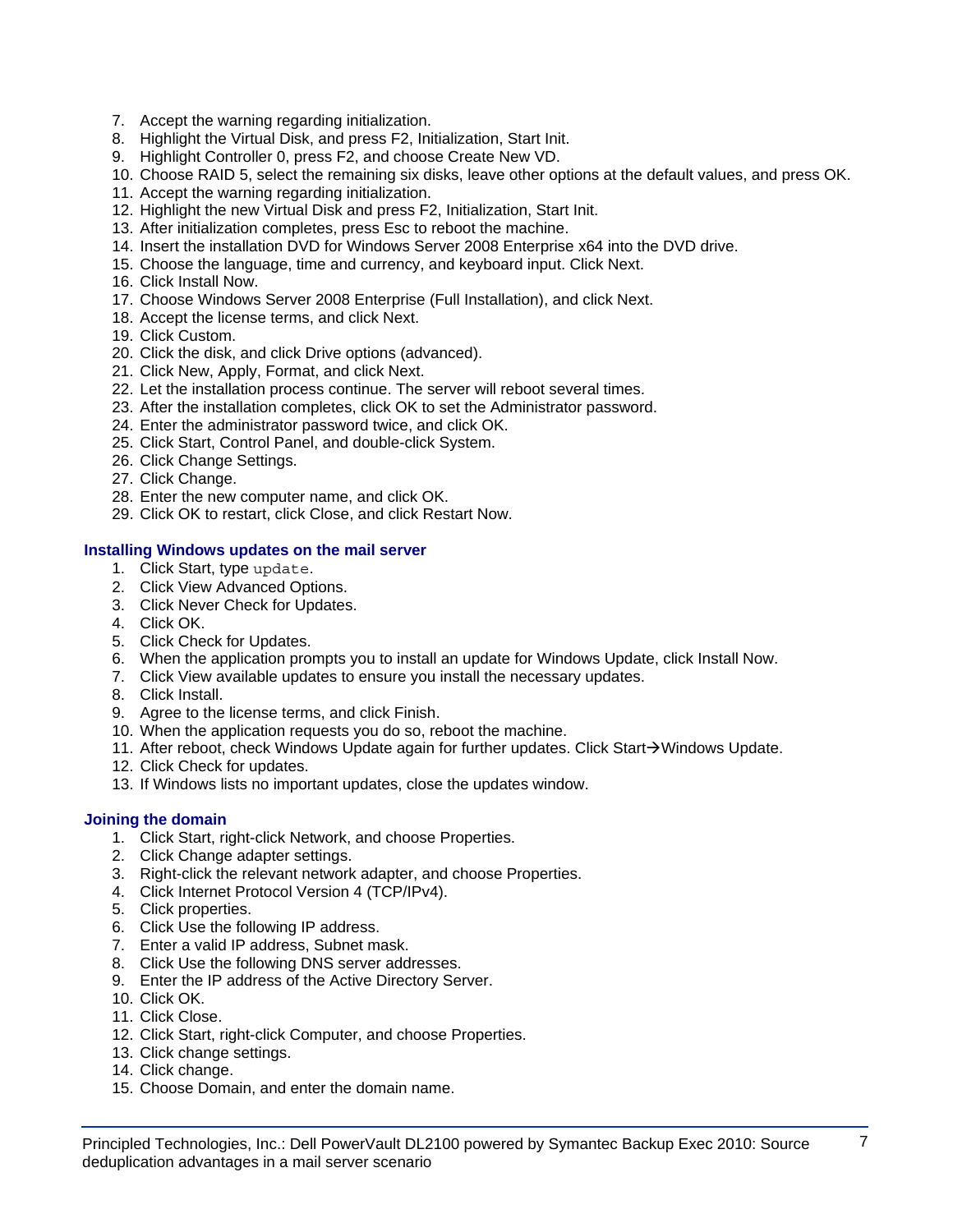- 16. Enter valid credentials, and click OK.
- 17. When prompted by Windows to restart, restart the machine.

#### **Configuring additional drives in Disk Management**

- 1. Click Start, Administrative Tools, Computer Management.
- 2. Click Disk Management.
- 3. Right-click the uninitialized disks (if any), and choose Initialize Disk.
- 4. Choose MBR.
- 5. Right-click the volume meant for mail data, and choose New Simple Volume. Click Next.
- 6. Accept the default volume size. Click Next.
- 7. Choose E: from the drop-down menu for the drive letter. Click Next.
- 8. Type maildata for the volume name. Click Next.
- 9. Choose NTFS, 64K allocation unit size, and check the Perform a quick format checkbox. Click Next.
- 10. Click Finish.

#### **Installing prerequisites for Microsoft Exchange Server 2007**

- 1. Click the Server Manager icon.
- 2. Click features, and click add features.
- 3. Select Windows Powershell.
- 4. Click Next.
- 5. Click Install.
- 6. After the installation of Windows Powershell completes, in Server Manager, click Roles, and click Add Roles.
- 7. Select Web Server (IIS).
- 8. At the Add required features screen, click Yes.
- 9. At the introduction to IIS screen, click Next.
- 10. At the select role services screen, uncheck all, and click IIS 6 Metabase compatibility, IIS Management console.
- 11. Proceed through the IIS installation.

#### **Installing Microsoft Exchange Server 2007**

- 1. Insert the Microsoft Exchange Server 2007 CD.
- 2. In the pop-up AutoPlay window, click Run Setup.EXE.
- 3. The installer should consider Steps 1, 2, and 3 complete, and gray them out.
- 4. Click the link to Step 4: Install Microsoft Exchange Server 2007 SP2.
- 5. Click Next to go past the introduction screen.
- 6. Accept the license agreement, and click Next.
- 7. Select No for error reporting, and click Next.
- 8. Select Typical Exchange Server Installation, and click Next.
- 9. Leave the organization name at default (First Organization), and click Next.
- 10. At the question about client computers running Outlook 2003 and earlier, select No, and click Next.
- 11. If an error about the Active Directory domain is in mixed mode appears, raise the domain function level using the following steps on the Active Directory Server:
	- a. Click Start $\rightarrow$ All Programs $\rightarrow$ Administrative Tools $\rightarrow$ Active Directory Domains and Trusts.
	- b. Right-click domain.com, and choose Raise Domain Functional Level.
	- c. Choose Windows 2000 native in the drop-down menu, and click Raise.
	- d. At the warning popup window, click OK.
	- e. When the application raises the level successfully, click OK.
	- f. Close the Active Directory Domains and Trusts window.
	- g. At the Exchange 2007 setup window, click Retry on the Readiness Checks screen.
- 12. If a warning about a lack of SMTP appears after the check finishes, ignore it.
- 13. Click Install to start the installation process.
- 14. Once installation is complete, click Finish.
- 15. When the application prompts you to reboot, click OK.
- 16. Reboot the server.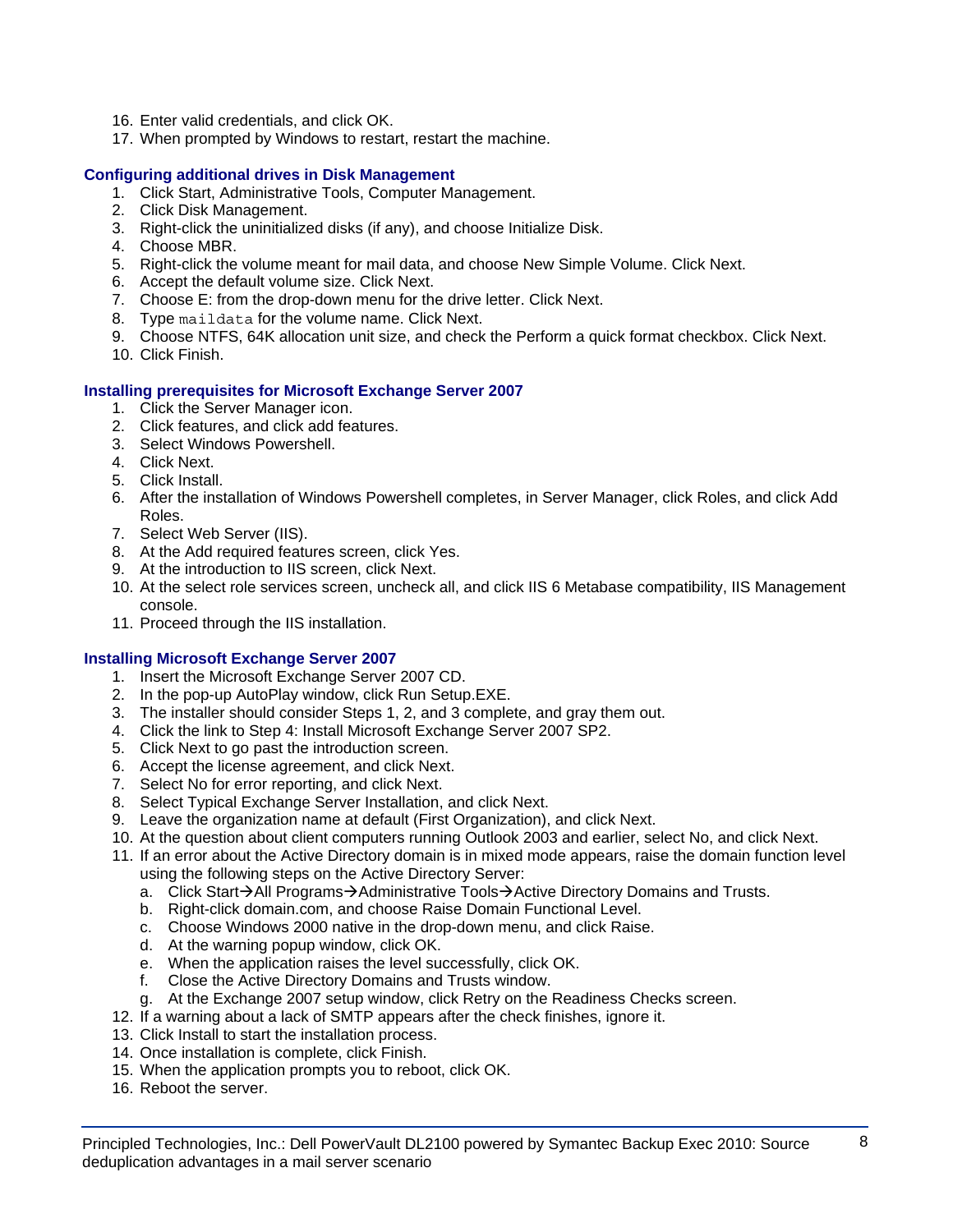17. Download and install the Microsoft Messaging API and Collaboration Data Objects 1.2.1 with all defaults on the Exchange 2007 server as this is required by Symantec Backup Exec 2010.

#### **Configuring Microsoft Exchange Server 2007 and Active Directory for LoadGen**

- 1. On the Exchange mail server, select Start→All Programs→Microsoft Exchange Server 2007→Exchange Management Console.
- 2. In the left pane, expand Organization Configuration, and select Hub Transport.
- 3. In the action pane on the far right, select New Send Connector.
- 4. Name the send connector SMTP, select the intended use as Internet, and click Next.
- 5. In the Address space window, click Add.
- 6. In the SMTP Address Space window, type \* as the address, ensure that the installer has checked Include all subdomains, and click OK.
- 7. Click Next.
- 8. Accept defaults for the next two pages by clicking Next.
- 9. At the New Connector page, click New to create the connector.
- 10. Click Finish to close the New SMTP Send Connector wizard.
- 11. On the Active Directory server, select Start→All Programs→Administrative Tools→Active Directory Users and Computers.
- 12. In the Active Directory Users and Computers window, select the domain in the left pane, and open Users in the right pane.
- 13. Right-click a blank area in the Users folder, and select New $\rightarrow$ User.
- 14. In the New Object User window, complete the name fields as you wish (we used first name: test, last name: tester, logon name: tester), and select Next.
- 15. Enter a secure password (we used Password1), and check Password never expires.
- 16. In the pop-up information window, click Accept.
- 17. Select Finish to close the New Object User window.
- 18. Double-click the new user to bring up the Properties window.
- 19. Under the Member Of tab, click Add.
- 20. In the Enter the object names to select dialog box, type Domain Admins; Exchange Organization Administrators select Check Names to verify, and click OK.
- 21. Click OK to close the User Properties window and close the Active Directory Users and Computers window.
- 22. On the Exchange server, select Start→All Programs→Microsoft Exchange Server 2007→Exchange Management Console.
- 23. In the left pane of the Exchange Management Console window, select Recipient Configuration; in the right pane, select New Mailbox.
- 24. In the New Mailbox window, select User Mailbox, and click Next.
- 25. In the User Type page, select Existing users, and click Add.
- 26. Select the new account you created earlier, and click OK to add it to selection box.
- 27. Click Next.
- 28. In the Mailbox Settings page, leave the Alias textbox with default settings, and select Browse in the Mailbox database selection spot.
- 29. In the Select Mailbox database window, select Mailbox Database, and click OK.
- 30. Click through the next screens to create the new mailbox, and close when you have done so.
- 31. In the left windowpane, expand Server Configuration and Mailbox so the First Storage Group is visible.
- 32. Right-click First Storage Group, and select Properties.
- 33. Check the Enable circular logging box (only used for initialization of database).
- 34. Click OK.
- 35. Right-click First Storage Group, and select Move Storage Group Path.
- 36. Click Browse, change the data files path location to D:\exchdata, and click Move.
- 37. When the pop-up message appears asking if you want to perform this task, click Yes.
- 38. Click Finish.
- 39. Right-click Mailbox Database under First Storage Group, and select Properties.
- 40. Check the box beside This database can be overwritten by a restore.
- 41. Click Customize next to Maintenance interval.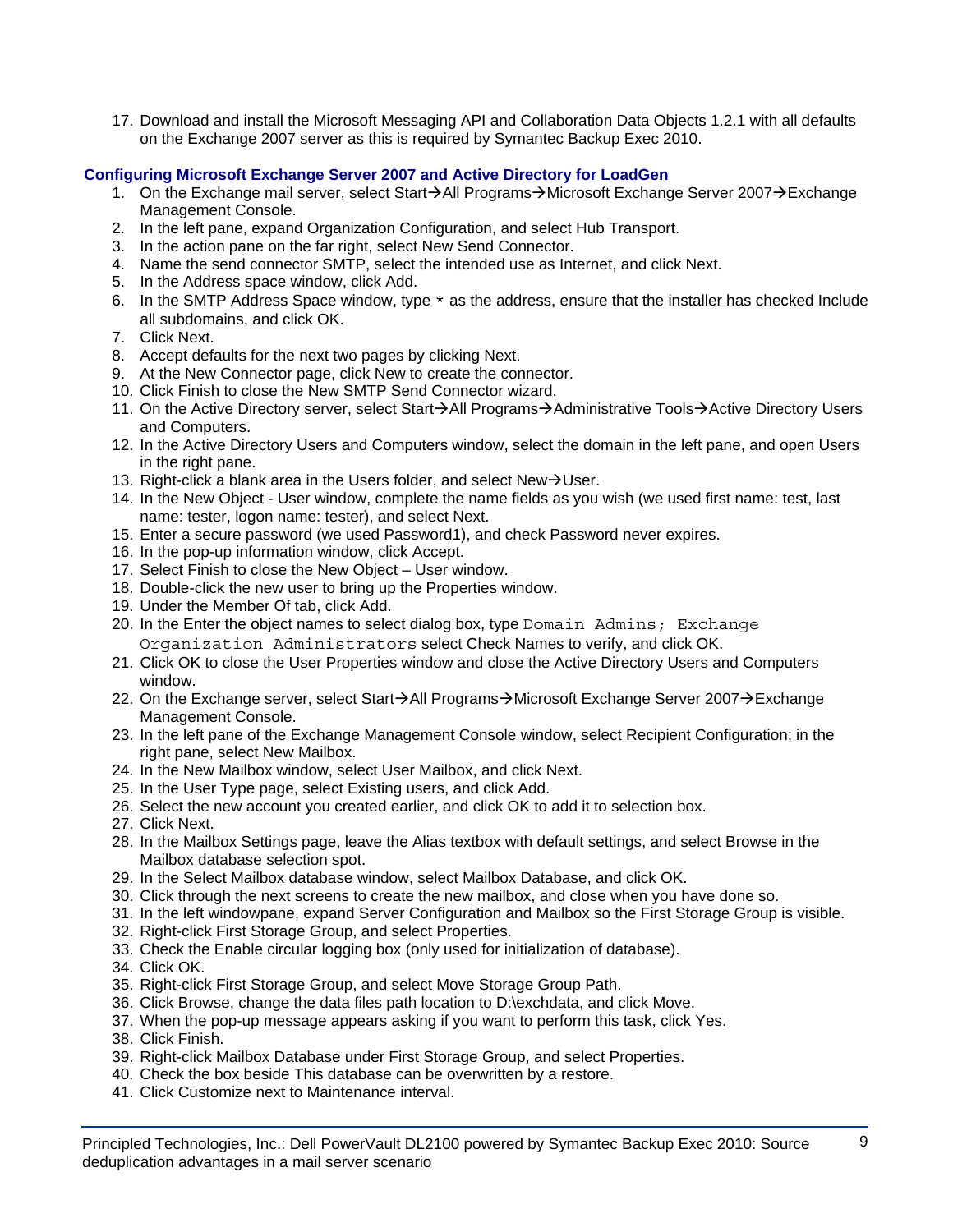- 42. Remove all blue from the boxes so the system will not perform maintenance, and click OK.
- 43. At the Mailbox Store Properties window, click Apply.
- 44. When a warning message appears, click Yes.
- 45. Click OK to close the Mailbox Store Properties window.

#### **Setting up and configuring the Dell PowerVault DL2100 powered by Symantec 2010 Setting up the operating system**

- 1. Power on the Dell PowerVault DL2100 appliance.
- 2. At the License agreement screen, accept license agreements, and click Next.
- 3. At the Set up Windows screen, click Start.
- 4. At the Default password warning, click OK.
- 5. At the Welcome screen, click Next.
- 6. At the Locate Symantec licenses screen, click Next.
- 7. At the Storage connections screen, click Next.
- 8. At the Change default local administrator password screen, enter the new password. Enter the password again for confirmation, and click Next.
- 9. Select the network interface you wish to configure, and click Next.
- 10. Enter network configuration information, and click Next.
- 11. Enter a new hostname. Join the domain if your configuration requires you to do so, and click Next.
- 12. At the SNMP settings screen, click Next.
- 13. At the Disk configuration policy screen, choose Automatic with confirmation (default), and click Next.
- 14. Under the deduplication scenario, choose Internal storage controller (default), and click Next. Under the Backup -to -Disk scenario, choose to not configure deduplication at this point.
- 15. Click Finish. After the configuration completes, click Reboot. The system will reboot.
- 16. After reboot, press Ctrl+Alt+Delete to login.
- 17. Click Switch User, and click Other User.
- 18. Log in as a domain user with administrative credentials.
- 19. Wait a few minutes for the Configuration Wizard to continue.
- 20. At the Symantec Backup Exec 2010 welcome screen, click Next.
- 21. Accept license agreements, and click Next.
- 22. At the license key screen, enter license keys, and click Next.
- 23. On the components screen, choose desired components, and click Next.
- 24. On the user credentials screen, enter the password, and click Next.
- 25. On the summary screen, click Install.
- 26. After installation completes, click Finish.
- 27. After configuration of the appliance completes, click Exit. Do not shut down the appliance until automatic disk provisioning is complete. You can check the status of this operation on the Appliance Console.
- 28. On the PowerVault DL Backup-to-Disk Appliance Console, click Launch Symantec Backup Exec.
- 29. When the application prompts you regarding the disk configuration changes, click OK.
- 30. On the Device Warning screen, click OK when the application informs you of the configuration of the deduplication folder.
- 31. Open Backup Exec 2010, click Tools, Backup Exec Services, and click Restart All Services.
- 32. Click OK upon completion of the services being restarted.
- 33. Click Tools, Options, and click Device and Media.
- 34. Select the Deduplication Storage Folder 1 storage device as the default storage location.
- 35. Open Backup Exec 2010, and click Tools, LiveUpdate to download the latest updates for the Backup Exec 2010.

#### **Installing the Symantec Remote Agent on the Exchange 2007 server**

- 1. Log into the mail server.
- 2. Map a drive to the C:\ root share of the Dell PowerVault DL2100 appliance. Use command line text as follows:

net use x: \\dl2100hostname\c\$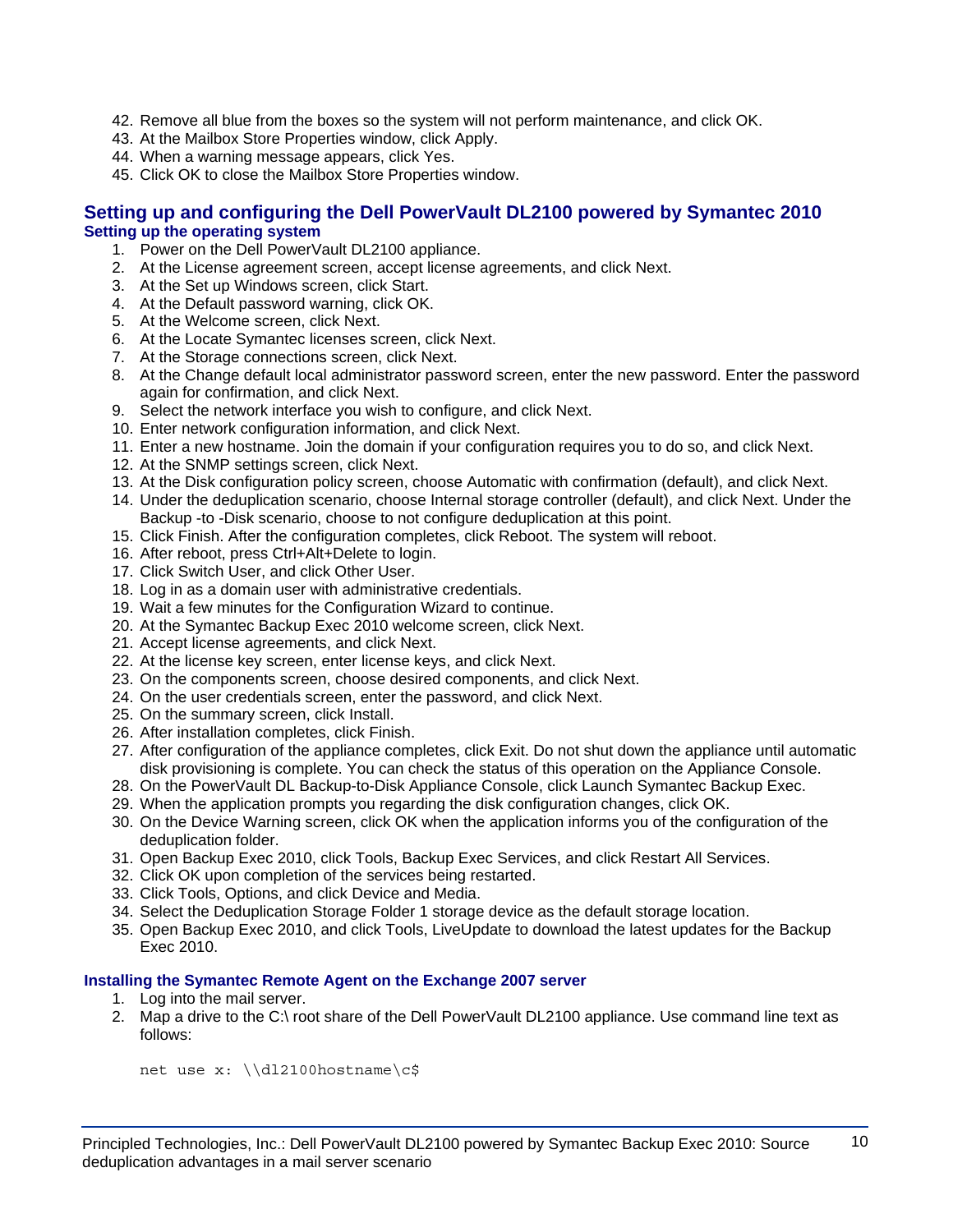3. While in the context of the mapped drive, navigate to X:\Program Files\Symantec\Backup Exec\Agents\RAWXS64 using the following command line text:

```
cd X:\Program Files\Symantec\Backup Exec\Agents\RAWXS64
```
4. Execute the setupaax64.cmd file to install the remote agent.

#### **Setting up Remote Agent Direct Access**

- 1. Open Symantec Backup Exec 2010.
- 2. Click the Devices tab.
- 3. Click the Configure devices assistant.
- 4. Click Remote Agent with Direct Access.
- 5. Provide the fully qualified server name of the server running the agent you wish to provide direct access to.
- 6. Click OK.

#### **Setting up the Backup-to-Disk folder (only when using the backup-to-disk scenario)**

- 1. Configure the Dell PowerVault DL2100 as above, choosing not to auto-provision storage and choosing not to create deduplication folders.
- 2. Open Symantec Backup Exec 2010.
- 3. Click the Devices tab.
- 4. Click the Configure devices assistant.
- 5. Click Backup-to-Disk folder.
- 6. If the application asks about configuring additional storage devices, click Yes.
- 7. Click Next.
- 8. Name the Backup-to-Disk folder.
- 9. Provide the path to the folder, and click OK.
- 10. Click Next.
- 11. On the Maximum Size screen, choose No, and click Next.
- 12. Type 200 for the maximum size (GB) for the backup-to-disk file. This is adjustable.
- 13. Click Next.
- 14. Type 250 for the maximum number of backup sets per backup-to-disk file.
- 15. On the concurrent jobs screen, click Next.
- 16. On the low disk space threshold screen, enter the low space threshold for your environment, and click Next.
- 17. Click Next to finish the configuration.

#### **Installing additional Exchange 2007 components on the media server**

To backup Exchange 2007 from Symantec Backup Exec 2010, you must install the Exchange Management Console on the media server.

- 1. Extract the Exchange 2007 installation media and double-click setup.exe after extraction.
- 2. Click Step 5: Install Microsoft Exchange Server 2007 SP2.
- 3. To proceed past the introduction screen, click Next.
- 4. Accept the license agreements, and click Next.
- 5. Select No for error reporting, and click Next.
- 6. Select Custom Exchange server installation, and click Next.
- 7. Select Management Tools, and click Next.
- 8. Proceed through the installation.

#### **Configuring the backup job**

- 1. Open Symantec Backup Exec 2010.
- 2. Click the Job Setup tab.
- 3. Click New Job.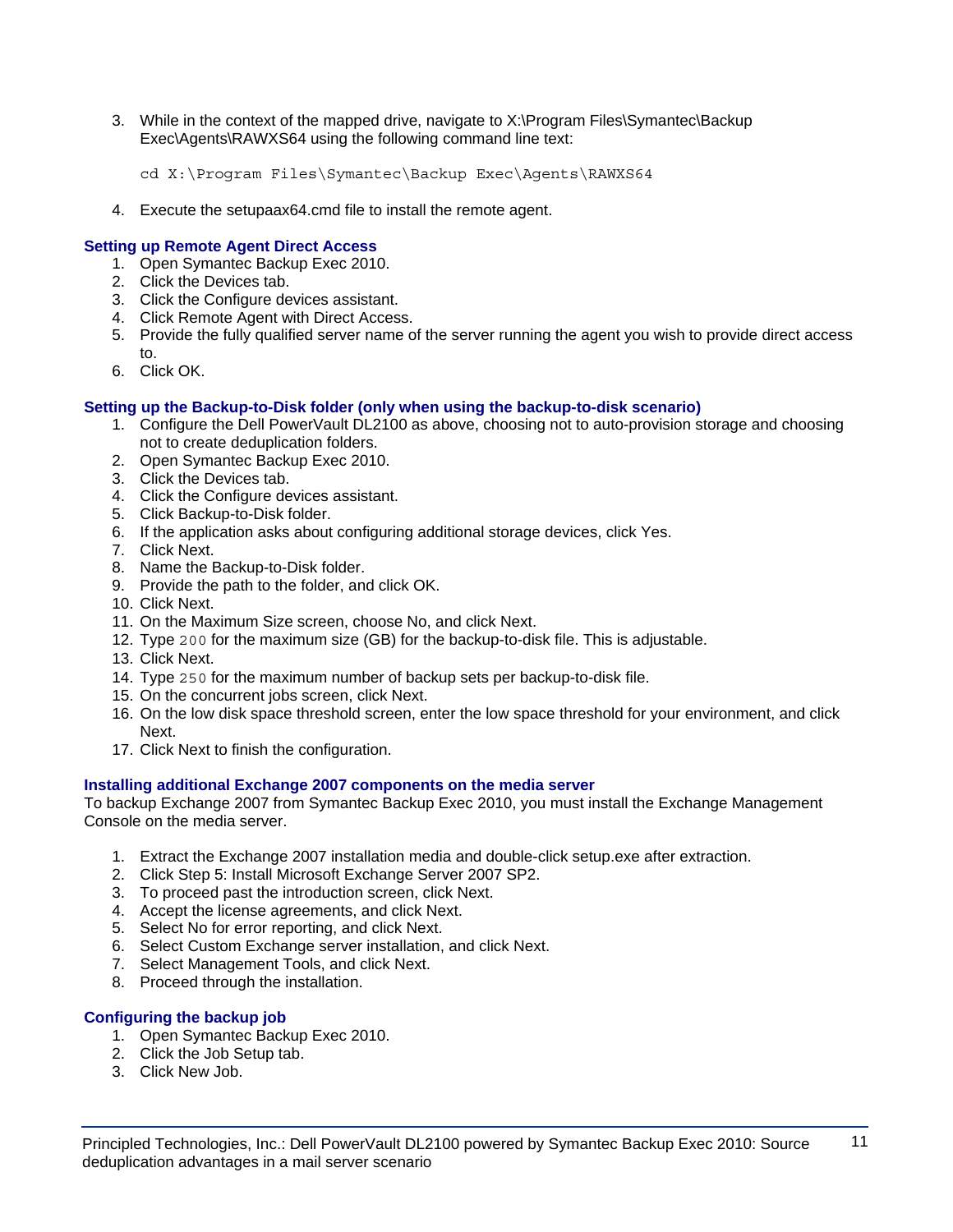- 4. Browse Domains→Active Directory Domains→Domainname→Servername→Microsoft Information Store, and select the storage group of your mail database.
- 5. Under Destination, click Device and Media.
- 6. When running a deduplication scenario, select Deduplication Storage Folder. When running a backup-todisk scenario, select the Backup-to-Disk device.
- 7. When running a deduplication scenario, ensure the Allow this job to have direct access to the device checkbox is checked. This enables source deduplication.
- 8. Under Settings, click General.
- 9. Uncheck the Verify after backup completes checkbox.
- 10. Under Settings, click Microsoft Exchange.
- 11. Under High Availability Server, choose Backup from the active copy only.
- 12. Click Run Now when you are ready to execute the backup job.

### **Setting up and configuring the load-generating client**

For LoadGen, we used a workstation client machine to simulate a number of users putting a load on the server. For our client, we installed Microsoft Windows Server 2003 x64 and LoadGen 2007. We accepted all defaults as part of the Windows and LoadGen installation process.

To create the mail client, you must install several software components. We followed this process for the installation:

- 1. Install Microsoft Windows Server 2003 R2 Enterprise x64 Edition Service Pack 2 on the client system.
- 2. Assign a computer name for the mail client.
- 3. For the licensing mode, use the default setting of five concurrent connections.
- 4. Enter a password for the administrator log on.
- 5. Select Eastern Time Zone.
- 6. Use typical settings for the Network installation.
- 7. Type Testbed for the workgroup.

To set up this system, we had to configure several additional components. The following subsections detail the necessary installation processes. Before following these instructions, make sure to assign a static IP address for the client, and to connect that NIC to the same network as the system under test and the Active Directory domain controller. This allows the client to join the Active Directory domain.

#### **Joining the domain**

- 1. Select Start->Control Panel->Network Connections->Local Area Connection.
- 2. Click Properties.
- 3. Highlight Internet Protocol (TCP/IP), and click Properties.
- 4. Select the Use the following DNS server addresses radio button, and enter the IP of the Active Directory server in the Preferred DNS server field. Click OK.
- 5. Right-click My Computer, and select Properties.
- 6. Under the Computer Name tab, click Change.
- 7. In the Computer Name Changes window, under the Member of section, select the Domain radio button, and type the domain name.
- 8. Select OK to join the domain.
- 9. When the window appears asking for a person qualified on the domain, type the domain administrator credentials.
- 10. At the welcome pop-up window and the window warning that you must reset the computer for the changes to take effect, click OK.
- 11. At the System Properties window, click OK.
- 12. When a pop-up appears asking if you want to restart now, click Yes to restart your computer.

#### **Installing .NET 3.5 SP1 and Windows PowerShell 1.0**

- 1. Download .NET 3.5 SP1 from Microsoft's Web site.
- 2. Double-click the dotnetfx35.exe file.
- 3. At the Welcome to Setup screen, accept the license agreement, and click Install.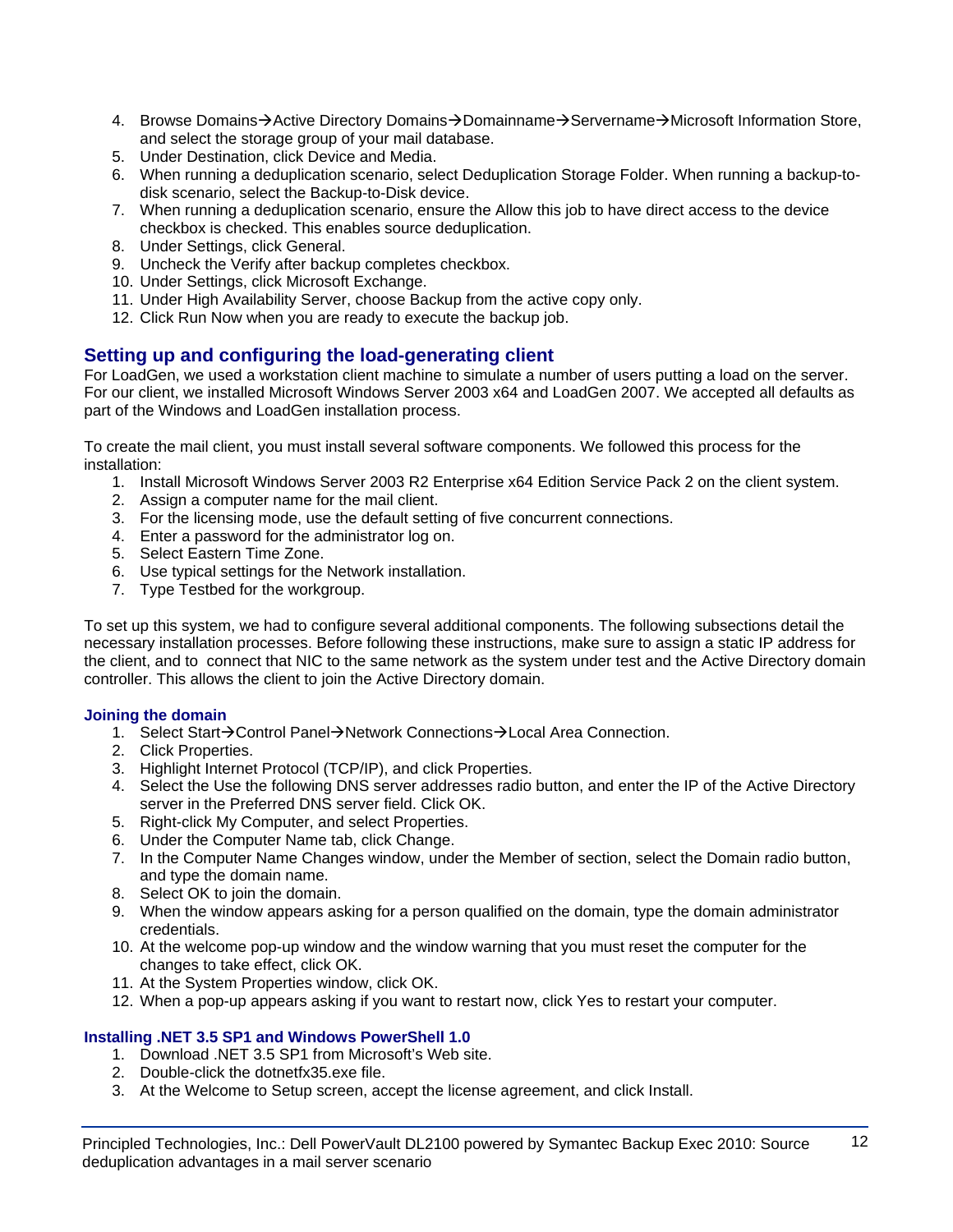- 4. When the install is finished, click Exit.
- 5. Download Windows PowerShell 1.0 from Microsoft's Web site.
- 6. Double-click the .exe file.
- 7. At the Welcome window, click Next.
- 8. Accept the license agreement, and click Next.
- 9. When the install is complete, click Finish.

#### **Installing Exchange Server 2007 Management Console and LoadGen**

- 1. Insert the Microsoft Exchange Server 2007 DVD.
- 2. In the pop-up AutoPlay window, click Run Setup.EXE.
- 3. The installer should consider Steps 1, 2, and 3 complete, and gray them out.
- 4. Click the link to Step 4: Install Microsoft Exchange Server 2007 SP2.
- 5. Click Next to go past the introduction screen.
- 6. Accept the license agreement, and click Next.
- 7. Select No for error reporting, and click Next.
- 8. Select Custom Exchange Server Installation, and click Next.
- 9. Check Management Tools, and click Next.
- 10. Click Install to start the installation process.
- 11. Once installation is complete, click Finish.
- 12. Click OK if the application prompts you to reboot.
- 13. Reboot the server.
- 14. Download and install Load Generator with all defaults.

#### **Preparing LoadGen and initializing the mail database**

- 1. Log into the MailClient using the tester domain account.
- 2. Select Start→All Programs→Microsoft Exchange→Exchange Load Generator.
- 3. When the Load Generator window appears, select Start a new test.
- 4. Select Create a new test configuration, and click Continue.
- 5. Type tester as the account name.
- 6. In the Specify test settings window, type Password1 as the Directory Access Password and Mailbox Account Master Password, and click Continue with recipient management.
- 7. Type 300 into the Number of users box, and click the Spread evenly across databases link. Click **Continue**
- 8. To accept defaults for Advanced recipient settings, click Continue.
- 9. In the Specify test user groups window, select the plus sign to add a user group.
- 10. Change the Client Type to Outlook 2007 Cached and the Action Profile to Average, and click Continue.
- 11. Leave defaults in Remote configurations, and click Continue.
- 12. Click Save the configuration file as, and name it Averageload-300users.xml
- 13. Click Start the initialization phase (recommended before running the test) to start initialization. The initialization process may take an hour or more.

### **Performing the test**

To perform the test, we created a backup job in the Symantec Backup Exec 2010 console, then used a combination of batch files, the PsExec utility, and the bemcmd.exe utility to execute our workload and backup jobs from our client machine.

The testing procedure consisted of the following general steps:

- 1. Initialize the mail database.
- 2. Create a backup job in Symantec Backup 2010 console, choosing the deduplication storage folder as the destination, and also selecting the option to allow the remote agent to have direct access to the Dell PowerVault DL2100.
- 3. Run the backup job to initially backup the mail database to the media server.
- 4. Execute the LoadGen workload to simulate one business day of mail activity.
- 5. Rerun the backup job in Symantec Backup Exec 2010.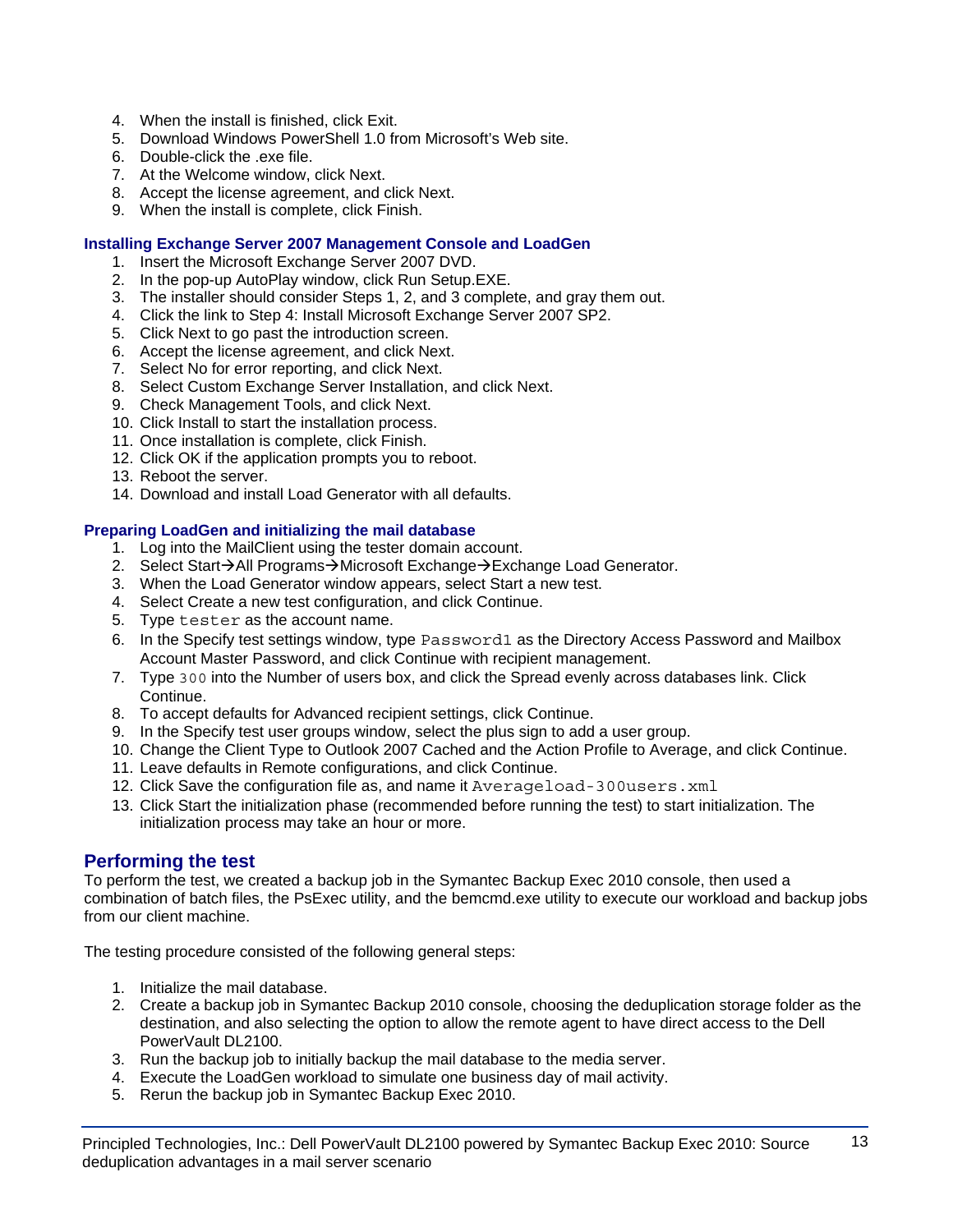- 6. Repeat steps 4 and 5 until the specified simulation period has elapsed.
- 7. Export the job details results data.

For the backup-to-disk scenario, we performed similar tasks as above, but targeted the backup destination to the backup-to-disk device, as opposed to the deduplication-storage-folder device.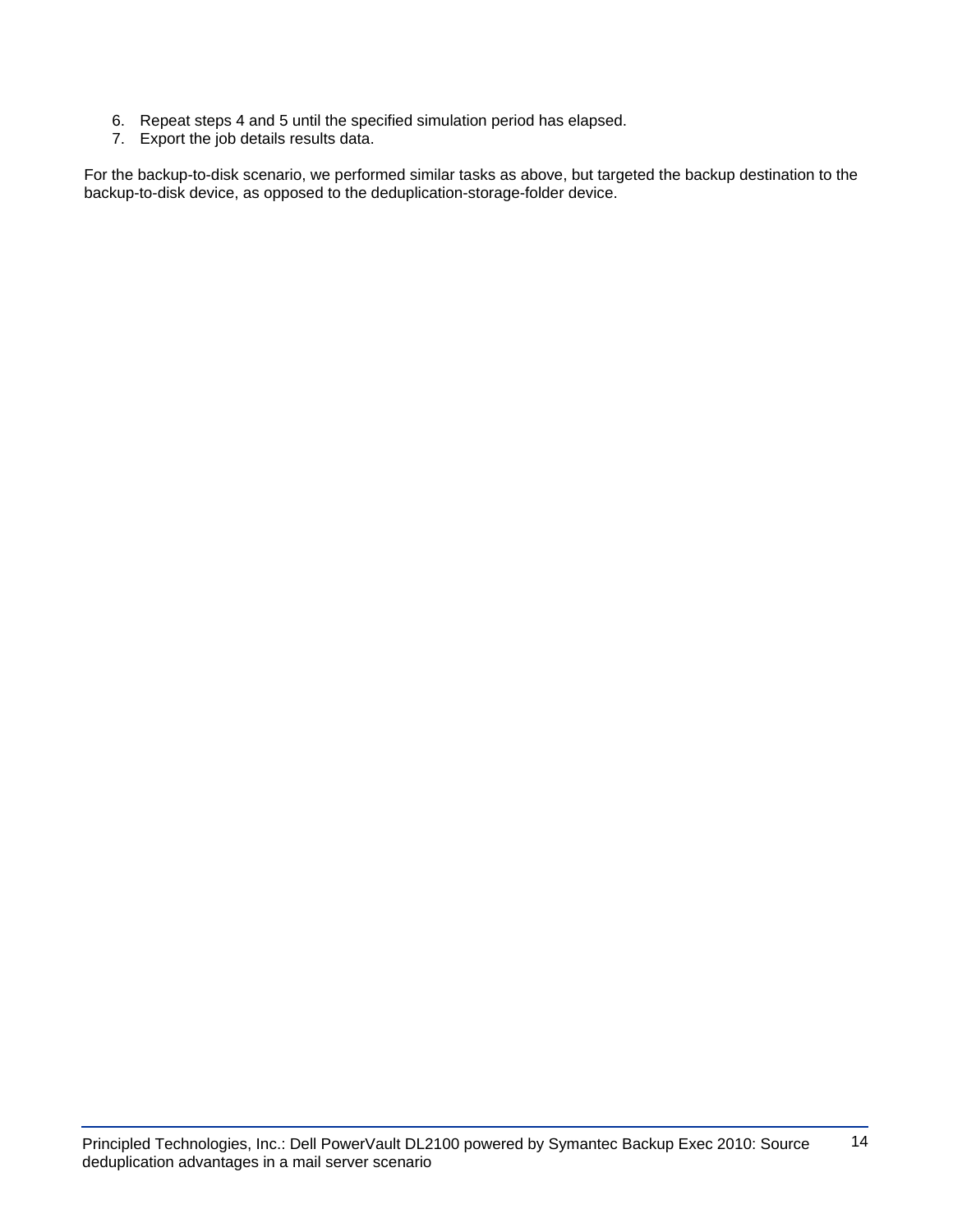# **Appendix A – Test server information**

Figure 5 presents detailed information for the test servers we used in this report.

| <b>Servers</b>                                     | <b>Dell PowerEdge R710</b>         | <b>Dell PowerVault DL2100</b>            |  |  |
|----------------------------------------------------|------------------------------------|------------------------------------------|--|--|
| <b>General dimension information</b>               |                                    |                                          |  |  |
| Height (inches)                                    | 3.50                               | 3.50                                     |  |  |
| Width (inches)                                     | 17.50                              | 17.50                                    |  |  |
| Depth (inches)                                     | 27.00                              | 27.00                                    |  |  |
| U size in server rack (U)                          | $\overline{2}$                     | $\overline{2}$                           |  |  |
| <b>General processor setup</b>                     |                                    |                                          |  |  |
| Number of processor packages                       | $\overline{2}$                     | $\overline{2}$                           |  |  |
| Number of cores per processor<br>package           | 4                                  | 4                                        |  |  |
| Number of hardware threads per core                | $\overline{2}$                     | $\overline{2}$                           |  |  |
| <b>CPU</b>                                         |                                    |                                          |  |  |
| Vendor                                             | Intel                              | Intel                                    |  |  |
| Name                                               | Xeon E5540                         | Xeon E5520                               |  |  |
| Stepping                                           | D <sub>0</sub>                     | D <sub>0</sub>                           |  |  |
| Socket type                                        | <b>LGA1366</b>                     | LGA1366                                  |  |  |
| Core frequency (GHz)                               | 2.53                               | 2.26                                     |  |  |
| L1 cache                                           | 32 KB + 32 KB (per core)           | 32 KB + 32 KB (per core)                 |  |  |
| L <sub>2</sub> cache                               | 1 MB (4 x 256 KB)                  | 1 MB (4 x 256 KB)                        |  |  |
| L3 cache (MB)                                      | 8                                  | 8                                        |  |  |
| <b>Platform</b>                                    |                                    |                                          |  |  |
| Vendor and model number                            | Dell PowerEdge R710                | Dell PowerVault DL2100                   |  |  |
| Motherboard model number                           | 00W9X3                             | 0M233H                                   |  |  |
| Motherboard revision number                        | A03                                | X02                                      |  |  |
| <b>BIOS</b> name and version                       | Dell 1.3.6                         | Dell 1.3.6                               |  |  |
| <b>Memory modules</b>                              |                                    |                                          |  |  |
| Total RAM in system (GB)                           | 24                                 | 48                                       |  |  |
| Vendor and model number                            | Micron MT36JSZF51272PY-<br>1G4D1AB | Samsung M393B1K70BH1-<br>CF <sub>8</sub> |  |  |
| <b>Type</b>                                        | PC3-10600 DDR3                     | PC3-8500 DDR3                            |  |  |
| Speed (MHz)                                        | 1,333                              | 1,067                                    |  |  |
| Speed in the system currently running<br>$@$ (MHz) | 1,067                              | 1,067                                    |  |  |
| Timing/latency (tCL-tRCD-iRP-<br>tRASmin)          | $7 - 7 - 7 - 20$                   | $7 - 7 - 7 - 20$                         |  |  |
| Size (GB)                                          | 24                                 | 48                                       |  |  |
| Number of RAM modules                              | $6 \times 4$ GB                    | $6 \times 8$ GB                          |  |  |
| Chip organization                                  | Double-sided                       | Double-sided                             |  |  |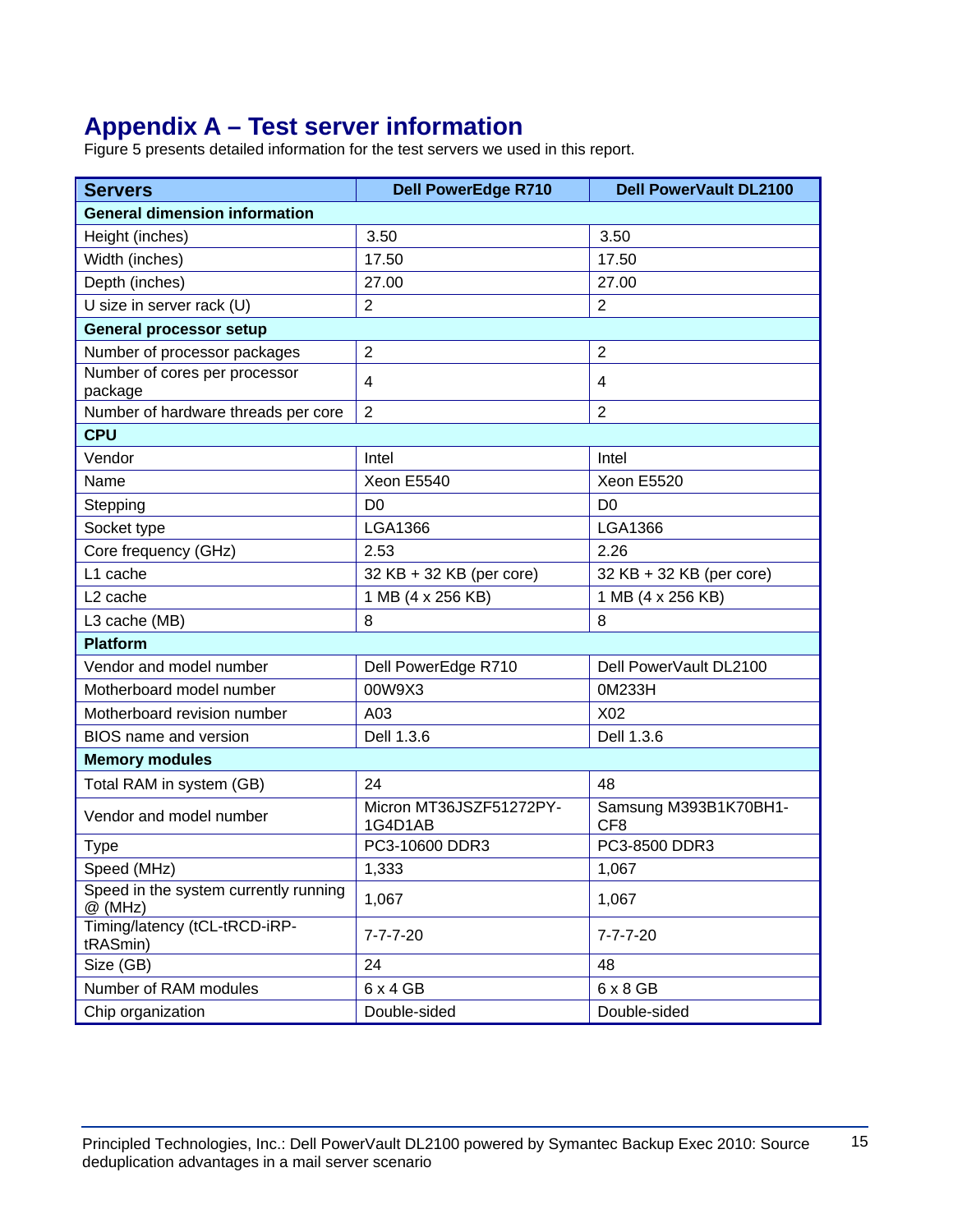| <b>Servers</b>            | <b>Dell PowerEdge R710</b>                  | <b>Dell PowerVault DL2100</b>               |  |  |  |
|---------------------------|---------------------------------------------|---------------------------------------------|--|--|--|
| <b>Hard disk</b>          |                                             |                                             |  |  |  |
| Vendor and model number   | Seagate ST973451SS                          | Western Digital WD1602ABKS                  |  |  |  |
| Number of disks in system | 8                                           | 6                                           |  |  |  |
| Size (GB)                 | 73                                          | 160                                         |  |  |  |
| Buffer size (MB)          | 16                                          | 8                                           |  |  |  |
| <b>RPM</b>                | 15,000                                      | 7,200                                       |  |  |  |
| <b>Type</b>               | <b>SAS</b>                                  | <b>SATA</b>                                 |  |  |  |
| Controller                | Dell PERC 6/i Integrated RAID<br>Controller | Dell PERC 6/i Integrated RAID<br>Controller |  |  |  |
| Driver version            | Dell 2.24.0.64 (01/19/2009)                 | Dell 2.24.0.64 (01/19/2009)                 |  |  |  |
| <b>Operating system</b>   |                                             |                                             |  |  |  |
| Name                      | Windows Server 2008<br>Enterprise           | Windows Server 2008<br>Standard             |  |  |  |
| <b>Build number</b>       | 6002                                        | 6002                                        |  |  |  |
| File system               | <b>NTFS</b>                                 | <b>NTFS</b>                                 |  |  |  |
| Language                  | English                                     | English                                     |  |  |  |
| Network card/subsystem    |                                             |                                             |  |  |  |
| Vendor and model number   | Broadcom BCM5709C<br><b>NetXtreme II</b>    | Broadcom BCM5709C<br>NetXtreme II           |  |  |  |
| <b>Type</b>               | Integrated                                  | Integrated                                  |  |  |  |
| Driver version            | Microsoft 4.8.4.1 (12/23/2008)              | Broadcom 5.0.15.0<br>(10/2/2009)            |  |  |  |
| <b>Optical drive</b>      |                                             |                                             |  |  |  |
| Vendor and model number   | TEAC DV28SV DVD-ROM                         | PLDS DVD+-RW DS-8A3S                        |  |  |  |
| <b>USB ports</b>          |                                             |                                             |  |  |  |
| Number                    | $\overline{4}$                              | $\overline{4}$                              |  |  |  |
| <b>Type</b>               | 2.0                                         | 2.0                                         |  |  |  |

**Figure 5: Detailed system configuration information for the two test servers.**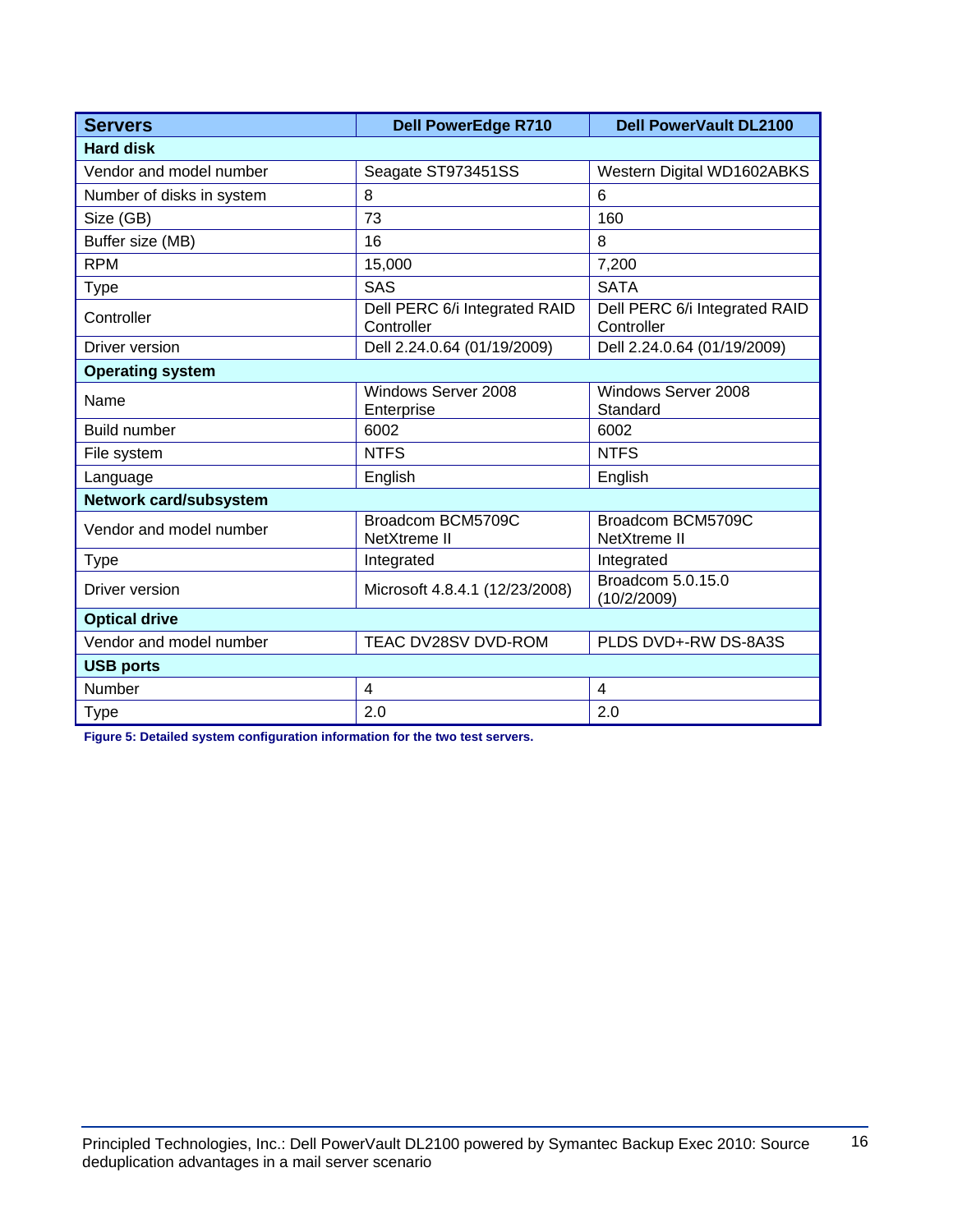## **Appendix B – Detailed test results**

Figures 6 and 7 present detailed results of our tests using source deduplication and our test using a backup-todisk folder.

| Dell PowerVault DL2100 powered by Symantec Backup Exec 2010 with source deduplication |                        |                      |                               |                                  |  |
|---------------------------------------------------------------------------------------|------------------------|----------------------|-------------------------------|----------------------------------|--|
| <b>Backup</b><br>number                                                               | Job time<br>(HH:MM:SS) | Job rate<br>(MB/min) | <b>Deduplication</b><br>ratio | <b>Total backup size</b><br>(GB) |  |
|                                                                                       | 8:41:38                | 65                   | 1.0:1                         | 33.24                            |  |
| $\overline{2}$                                                                        | 2:07:48                | 282                  | 13.5:1                        | 34.62                            |  |
| 3                                                                                     | 2:34:40                | 239                  | 8.6:1                         | 35.71                            |  |
| 4                                                                                     | 2:18:05                | 271                  | 10.7:1                        | 36.03                            |  |
| 5                                                                                     | 2:22:50                | 266                  | 10.8:1                        | 36.63                            |  |
| 6                                                                                     | 2:25:19                | 266                  | 10.7:1                        | 37.29                            |  |
| 7                                                                                     | 2:30:10                | 263                  | 10.3:1                        | 38.10                            |  |
| 8                                                                                     | 2:27:22                | 271                  | 11.1:1                        | 38.47                            |  |
| 9                                                                                     | 2:29:42                | 270                  | 11.2:1                        | 39.01                            |  |
| 10                                                                                    | 2:32:40                | 270                  | 10.9:1                        | 39.70                            |  |
| 11                                                                                    | 2:38:17                | 265                  | 10.6:1                        | 40.40                            |  |
| 12                                                                                    | 2:36:19                | 272                  | 10.7:1                        | 41.04                            |  |
| 13                                                                                    | 2:40:20                | 270                  | 10.6:1                        | 41.72                            |  |
| 14                                                                                    | 2:44:51                | 266                  | 10.8:1                        | 42.35                            |  |

**Figure 6: Backup metrics when using source deduplication.** 

| Dell PowerVault DL2100 powered by Symantec Backup Exec 2010 without source deduplication |          |                   |  |  |  |
|------------------------------------------------------------------------------------------|----------|-------------------|--|--|--|
| Job time                                                                                 | Job rate | Total backup size |  |  |  |
| (HH:MM:SS)                                                                               | (MB/min) | (GB)              |  |  |  |
| 04:18:32                                                                                 | 135      | 33.99             |  |  |  |

**Figure 7: Backup metrics when using no source deduplication.**